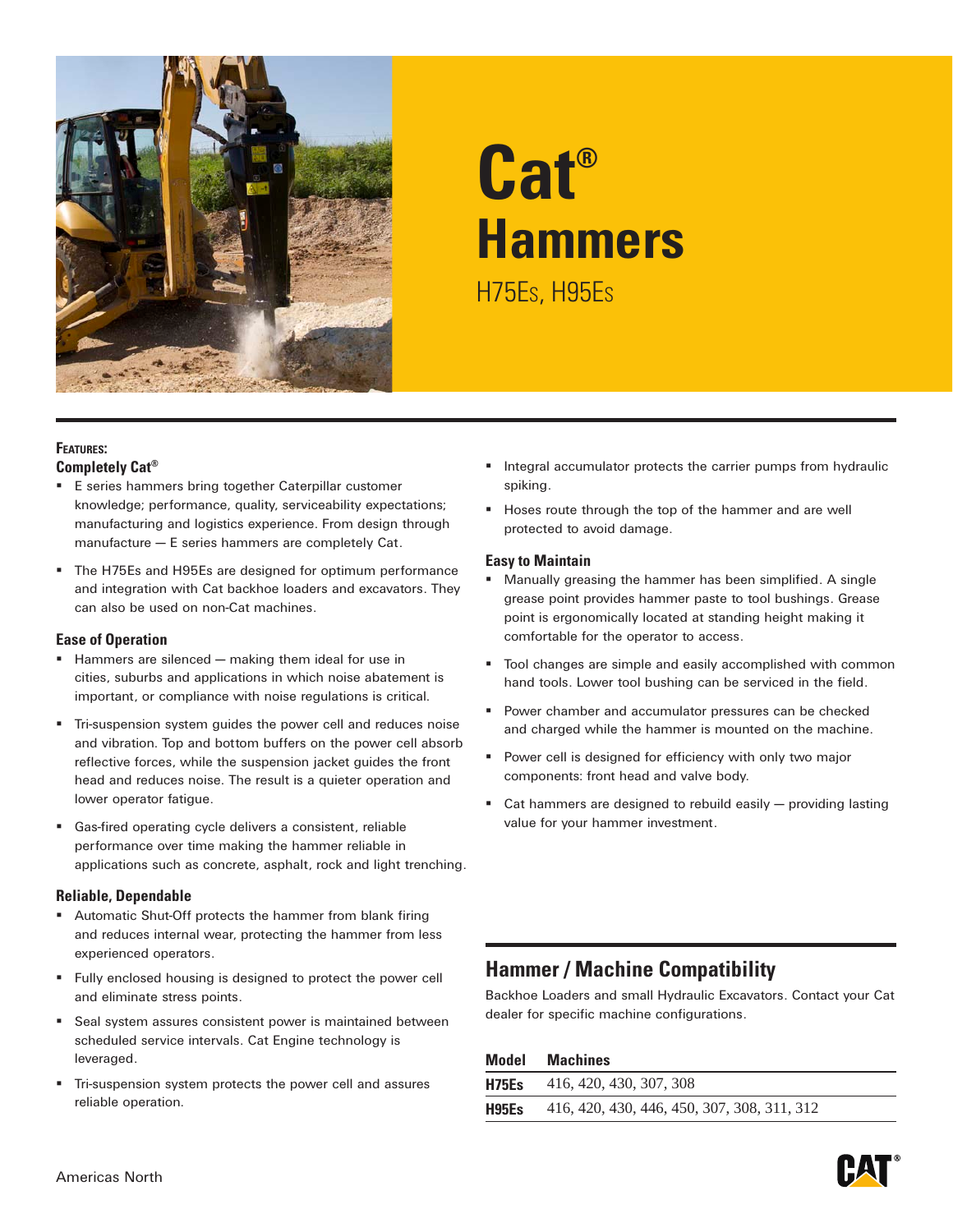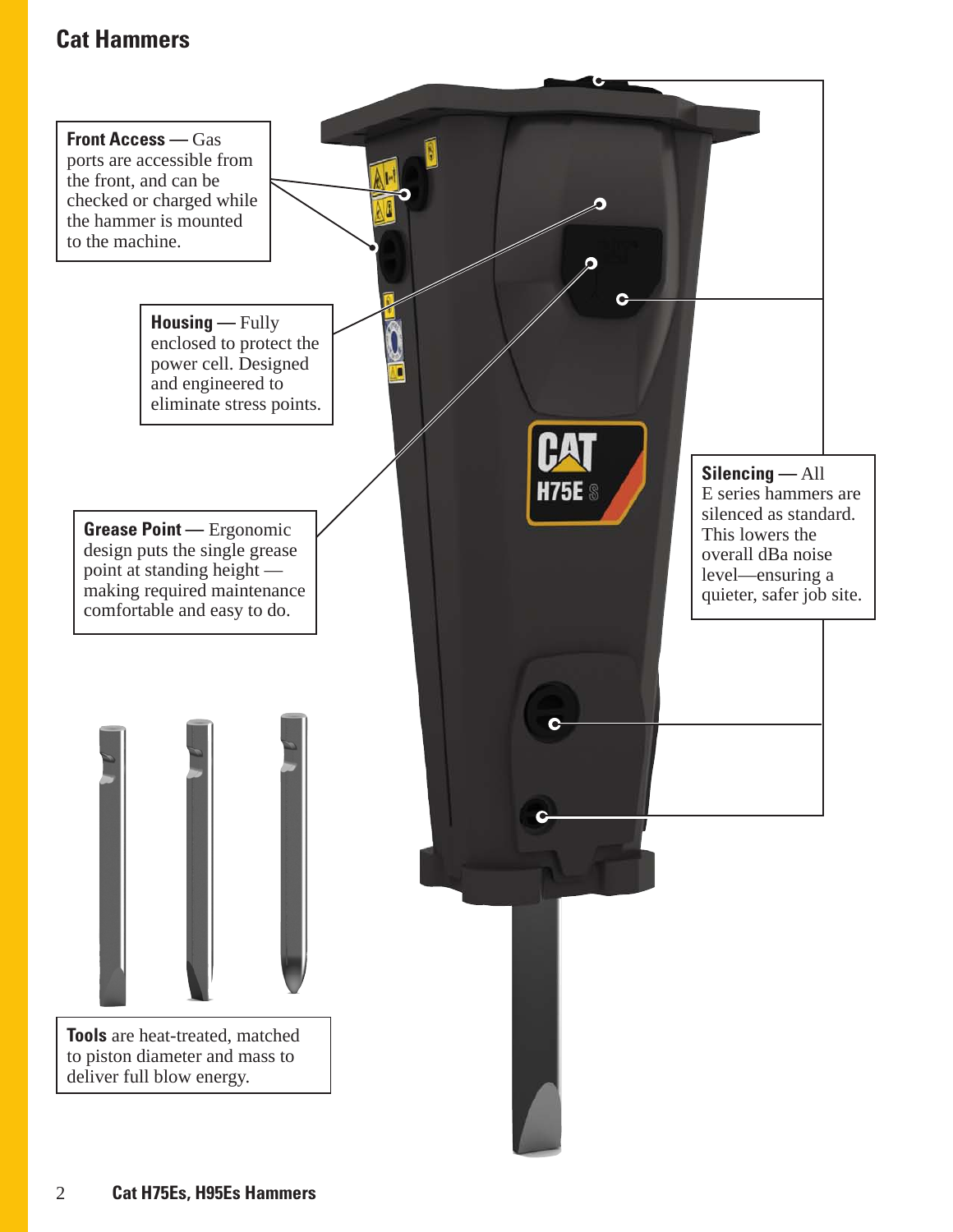- **<sup>1</sup> Tri-Suspension System**  This unique suspension system comprises the suspension jacket, the upper and lower buffers. Suspension aligns the power cell and gives manageable, smooth performance.
	- **1A Upper & Lower Buffers**  Buffers at both ends of the power cell absorb reflective forces, isolating them from the machine. Result is quiet, reliable operation and reduced operator fatigue.
	- **1B Suspension Jacket**  The front head is isolated by the one-piece suspension jacket, which dampens vibration and sound. A lower dBa allows the hammer to be used in urban and other noise restricted areas.
- **<sup>2</sup> Front Accumulator**  An integral accumulator protects carrier pumps from spiking. Machine hydraulic system is protected.
- **<sup>3</sup> Seal Carrier**  Gas is retained in the power chamber by a series of five seals. These are engineered using technology developed for Cat Engines, and provide maximum gas retention between scheduled service intervals. When service is needed, the seal carrier is easily removed.
- **<sup>4</sup> Valve Body & Front Head**  Power cell is efficiently designed, with only two major components. They are held together by head bolts rather than tie rods. Bolts are simpler to install and service.
- **<sup>5</sup> Piston Sleeve**  The sleeve of the piston cylinder is serviceable if hydraulic contamination results in damage. This hammer is designed for cost-effective rebuilds, protecting your hammer investment.
- **<sup>6</sup> Auto Shut Off (ASO)** Instantly stops the piston when breaking through material. Prevents blank firing, which is a top cause of hammer wear. Internal stresses are reduced, providing more productive hours of work. Hammer is protected, regardless of operator skill level.
- **<sup>7</sup> Tool Bushing**  Lower tool bushing is rotatable 90 degrees to provide a second life and lowering owning and operator costs. Bushing can be serviced in the field with common hand tools, typically in about thirty minutes.
- **<sup>8</sup> Tool** Cat Hammer tools are robust, and feature an increased diameter for better reliability.

### **Performance & Lasting Value**

- Power levels are consistent over time
- Simple design is easy to operate and maintain
- Key features make rebuild extremely cost effective, preserving your investment

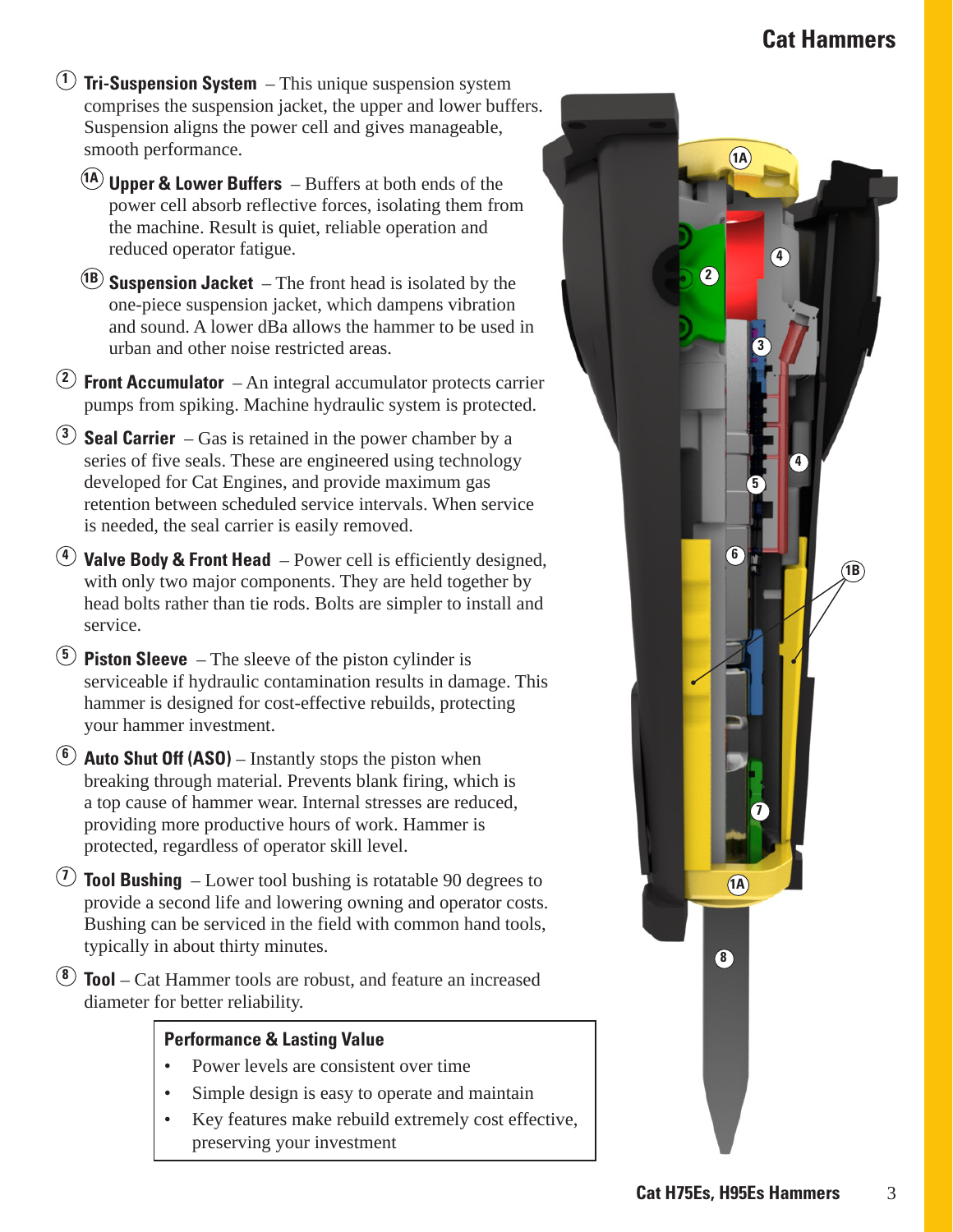

# **Specifications**

|                                    |            |                                | H75Es         |                                 | H95Es         |                   |
|------------------------------------|------------|--------------------------------|---------------|---------------------------------|---------------|-------------------|
| Recommended carrier weight range t |            | (lb)                           | $6 - 10$      | $(13,200-22,100)$               | $7 - 14$      | $(15,400-30,900)$ |
| Operating weight*                  | kg         | (lb)                           | 500           | (1,103)                         | 627           | (1,382)           |
| Impact frequency                   | blows/min. |                                | $840 - 1.650$ |                                 | $700 - 1.260$ |                   |
| <b>Energy Class</b>                |            | $(\text{ft. lb.}) \quad 1.356$ |               | 1,000)                          | 2,034         | (1,500)           |
| Acceptable oil flow                | lpm        | (gpm)                          | $70 - 130$    | $(18-34)$                       | $70 - 150$    | $(18-40)$         |
| Operating pressure                 | kPa        | (psi)                          |               | $14,500-17,200$ $(2,100-2,500)$ | 14,500–17,200 | $(2,100-2,500)$   |

\* Operating weight includes hammer, standard tool and average mounting bracket.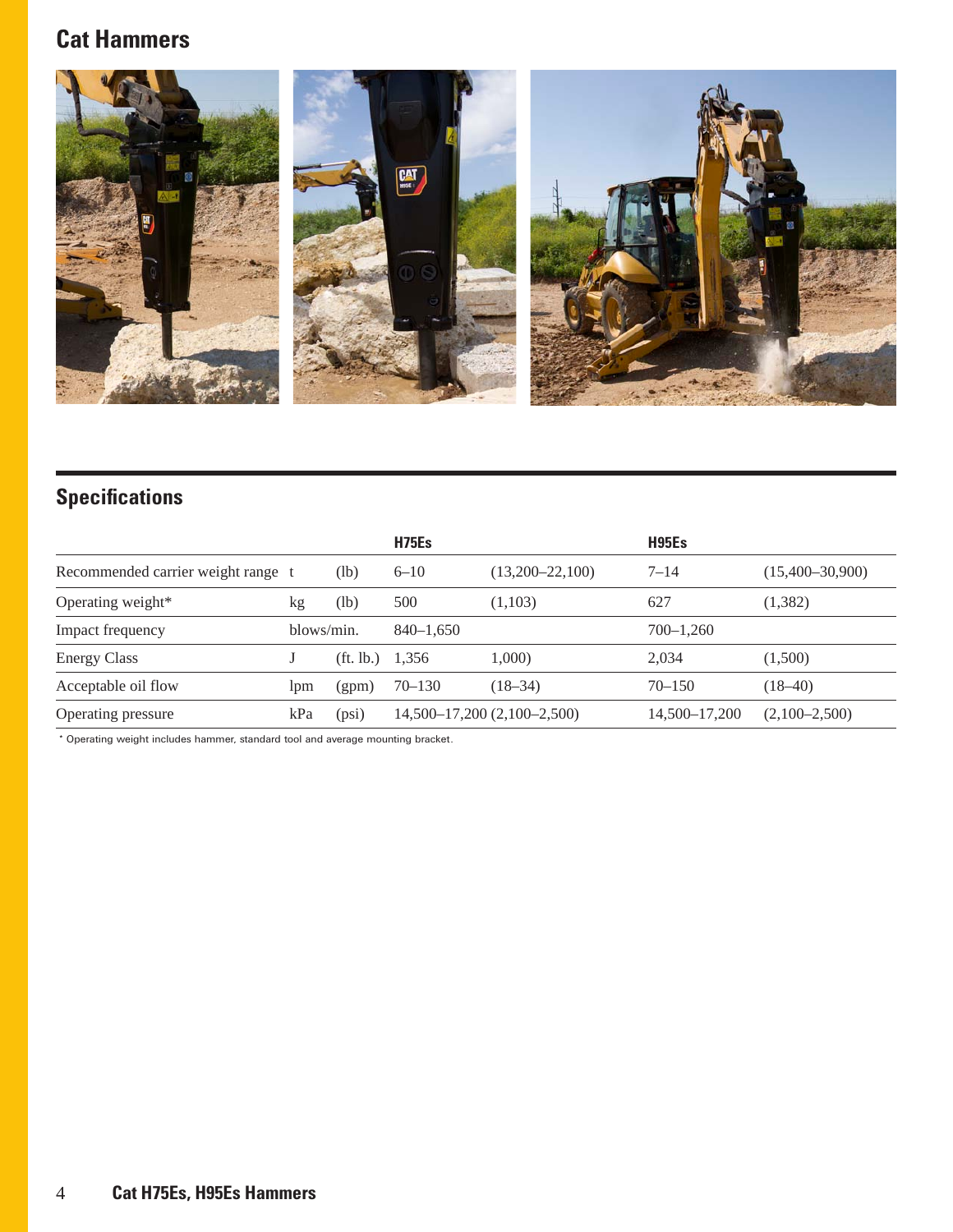# **Applications Guide with Standard Tools**



### **Chisel (C)**

- **Applications Sedimentary and**
- weak metamorphic rock into which tool penetrates Concrete

### Select when:

- Working in nonabrasive but ductile rock
- **Needing medium** penetration rate into rock.

### **Moil (M)**

#### **Applications**

- **Sedimentary and** weak metamorphic rock into which tool penetrates Concrete
- Select when:
- **Working in soft,** non-abrasive rock
- **Needing greater** protection against excessive retaining pin groove wear

|                                                       | <b>H75Es</b> | <b>H95Es</b> |
|-------------------------------------------------------|--------------|--------------|
| 1. Road building / construction                       |              |              |
| Breaking of road surface                              | C, M         | C, M         |
| Asphalt cutting                                       | C            | C            |
| Trench excavation for drainage                        | C, M         | C, M         |
| Demolition of bridges                                 | C, M         | C, M         |
| Making holes (for traffic signs, lamp posts)          | M            | M            |
| Breaking of frozen ground                             | C, M         | C, M         |
| 2. Demolition / housing development                   |              |              |
| Demolition of concrete walls, roofs, floors           | C, M         | C, M         |
| Demolition of light, reinforced concrete $(\leq 20")$ | M            | M            |
| <b>Brick walls</b>                                    | C, M         | C, M         |
| Rock trenches for mains/water supply/utilities        | C, M         | C, M         |
| Rock excavation for foundation                        |              | C, M         |
| Separating rebar from concrete (for recycling)        | C, M         | C, M         |
| 3. Quarrying / open cast mining                       |              |              |
| Breaking over sizes on a crusher/feeder/feed chute    |              | C, M         |
| Scaling                                               | C            | C            |
| 4. Metallurgical applications                         |              |              |
| Breaking of slag in casting ladles                    |              | C, M         |
| Cleaning of castings                                  |              | C, M         |
| Breaking of refractory linings in furnaces            | C, M         | C, M         |



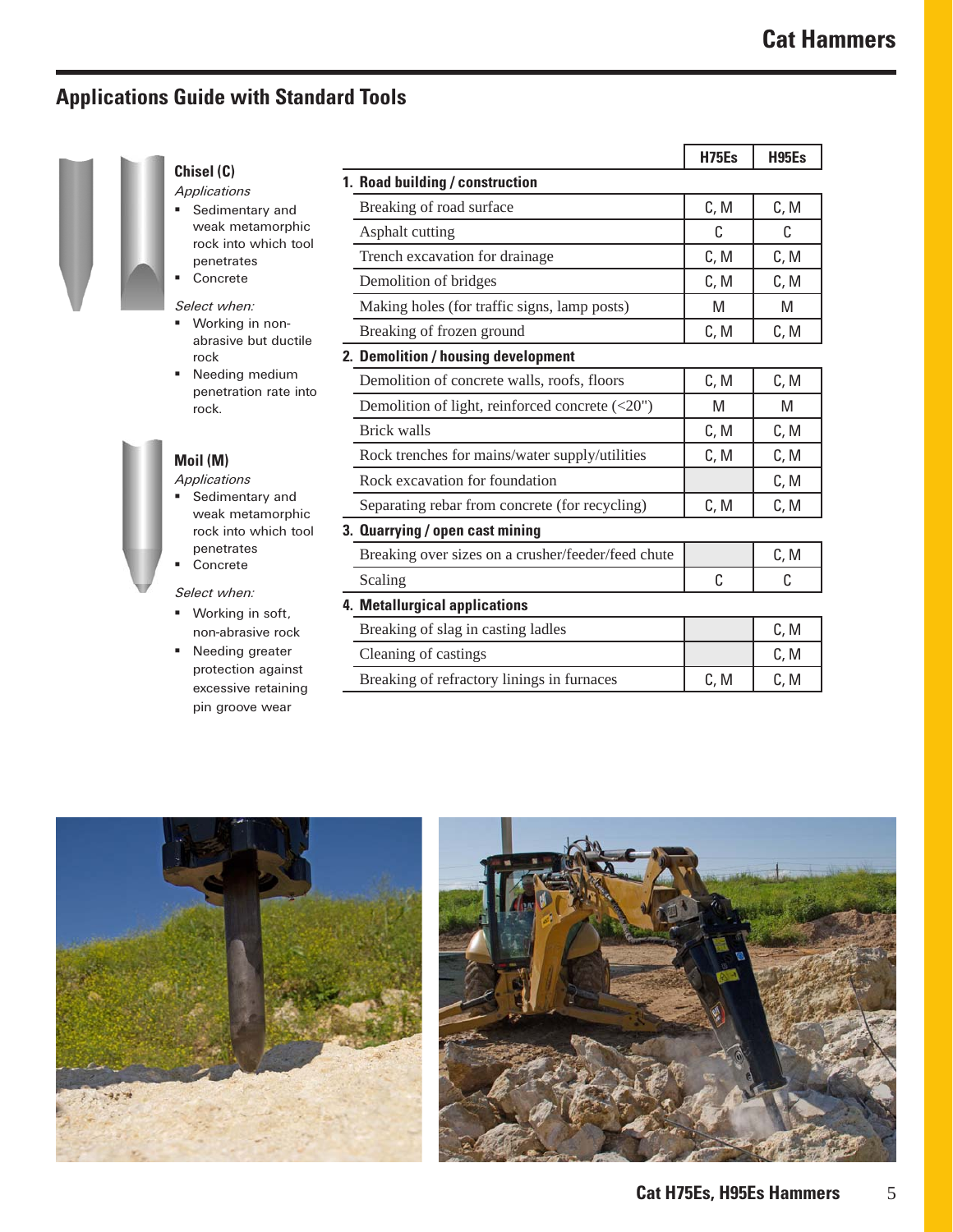# **Dimensions**





|                                    | <b>H75Es</b>  |         | H95Es |         |
|------------------------------------|---------------|---------|-------|---------|
| <b>A</b> Length<br>mm              | 520<br>(in)   | (20.47) | 520   | (20.47) |
| <b>B</b> Width<br>mm               | 512<br>(in)   | (20.16) | 512   | (20.16) |
| <b>C</b> Height<br>mm              | 1,493<br>(in) | (58.79) | 1,666 | (65.61) |
| <b>D</b> Tool Diameter<br>mm       | 74.5<br>(in)  | (2.93)  | 87.5  | (3.4)   |
| <b>E</b> Tool Working Length<br>mm | 376.1<br>(in) | (14.81) | 416.3 | (16.39) |



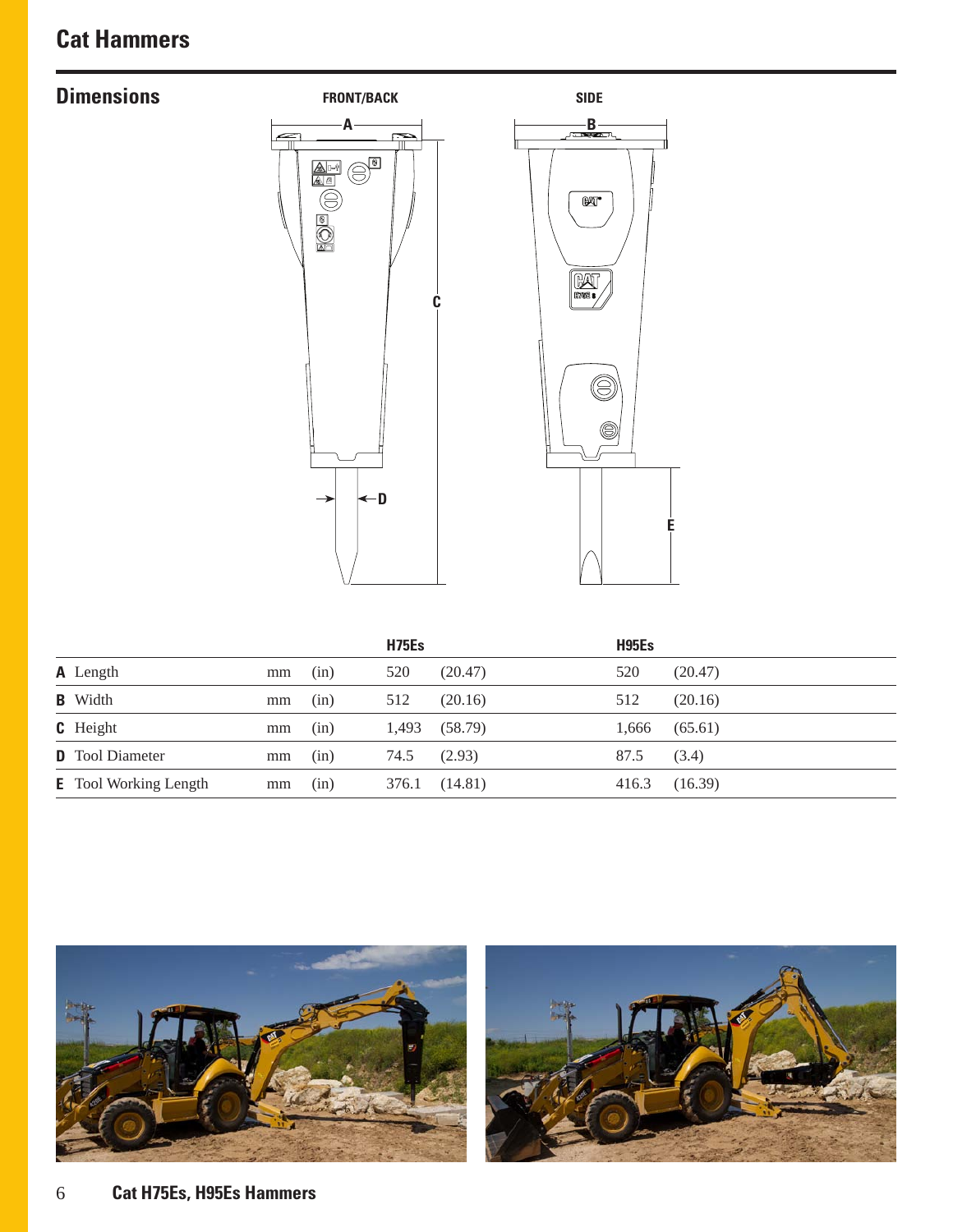# **Productivity**

|                         |                          | H <sub>75</sub> E <sub>s</sub> |                     | H95Es             |                     |
|-------------------------|--------------------------|--------------------------------|---------------------|-------------------|---------------------|
| Non-Reinforced Concrete | $m^3$ (yd <sup>3</sup> ) |                                | $65-107$ $(85-140)$ |                   | $69-122$ $(90-160)$ |
| Reinforced Concrete     | $m^3$ (yd <sup>3</sup> ) | $19-46$ $(25-60)$              |                     | $38-61$ $(50-80)$ |                     |

Production rates listed are based on 8–hour shift. The above figures are for general estimation purpose only. Actual working results may vary according to the quality and structure of the material to be broken, required degree of material size reduction, installation, condition of the carrier, conditions at the work site, haulage of the broken material, skills of the operator, etc.